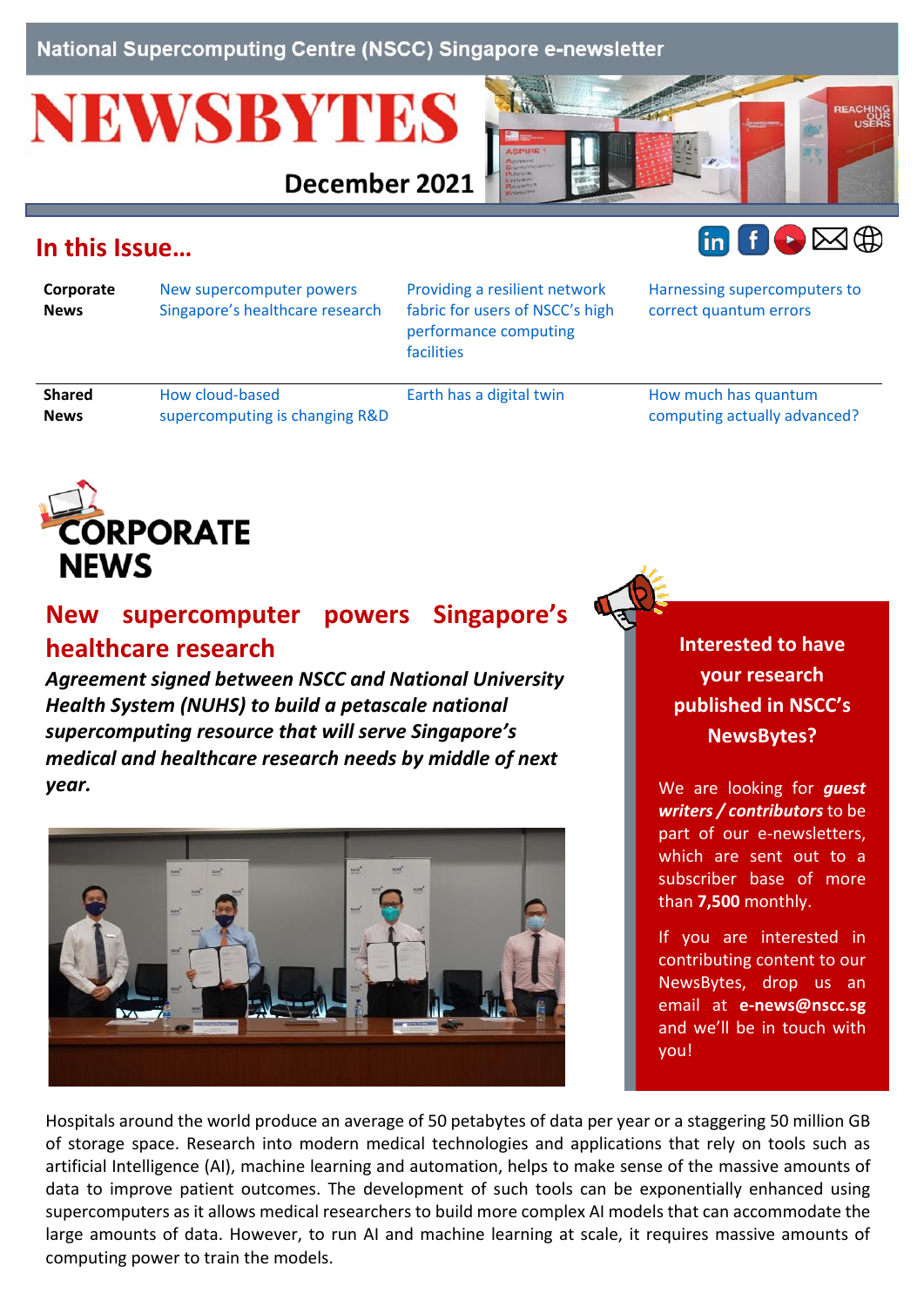The five-year Research, Innovation and Enterprise 2020 (RIE2020) plan had allocated funds for research and development (R&D) in three high impact areas, including healthcare. Collaborating to provide the infrastructure and operational components respectively, the new system, which will be sited at NUHS, will benefit clinical researchers who will be able to train and run complex computations of healthcare models. This supercomputing infrastructure will be used to train AI models that predict patient health trajectories and recommends when a patient's condition may deteriorate.

"The National University Health System sees a large number of patients per day and generates large amounts of data which can be used to train AI models that improve the quality of care," said Associate Professor Ngiam Kee Yuan, Group Chief Technology Officer, NUHS. "Normally, these could take days to process but the new supercomputer could help to cut our training times down to hours allowing our medical and para-medical staff to optimise patient trajectories and to improve the quality of patient care," he added.

For more information, please refer to the [media release.](https://www.nscc.sg/wp-content/uploads/2021/12/NUHS-NSCC-MEDIA-RELEASE.pdf)

[Back to main content list](#page-0-1)

## <span id="page-1-0"></span>**Providing a resilient network fabric for users of NSCC's high performance computing facilities**

As part of the National Research Infrastructure, the Singapore Advanced Research and Education Network (SingAREN) Lightwave Internet Exchange (SLIX) facilitates access to major computational and storage resources both in Singapore and overseas. Through SLIX, SingAREN is instrumental in providing the essential network infrastructure fabric that facilitates enduser access to NSCC's high performance computing facilities. In working closely and synergistically with NSCC, SingAREN supports NSCC 2.0 with this essential network fabric for high performance computing within and outside Singapore.



In adopting a collaborative approach to work with key SLIX partners, namely A\*STAR, NTU and NUS, SingAREN continuously explores relevant technologies to keep the SLIX infrastructure up-to-date and adopts technological enhancements to implement new value-added services to benefit the Research and Education (R&E) community. Pervasive upgrade of the SLIX 2.0 backbone to higher bandwidth and advanced network capabilities helps to meet increasing R&E demands.

Strong cooperative arrangements have been developed with NSCC that leverages on SingAREN's infrastructure and services to expedite deployment of cost-competitive high-speed R&E networking to facilitate access to high performance computing services. Adoption of advanced technologies, which align with those used by other consortium research infrastructures and platforms, enhances high speed connections and large data transfers. In partnership with NSCC to facilitate test-bedding and trial of advanced technologies, SingAREN has worked with NSCC on the proof-of-concept for the use of Quantum Key Distribution in providing Quantum Safe Network capabilities for secure data transfer.

On the international front, SingAREN collaborates with other national REN (NREN) peers on international connectivity to facilitate collaborative research. Indeed, through these efforts in the past 15 years, SingAREN has established SingAREN Open Exchange (SOE) as a major regional Research and Education Network (REN) hub, thereby reaping mutual benefits for both Singapore and other global partners. Through establishing important global links with various key international partners, SingAREN has built a baseline REN infrastructure and services thus enabling researchers in Singapore to benefit from the high bandwidth international links for the exchange of data required for their research.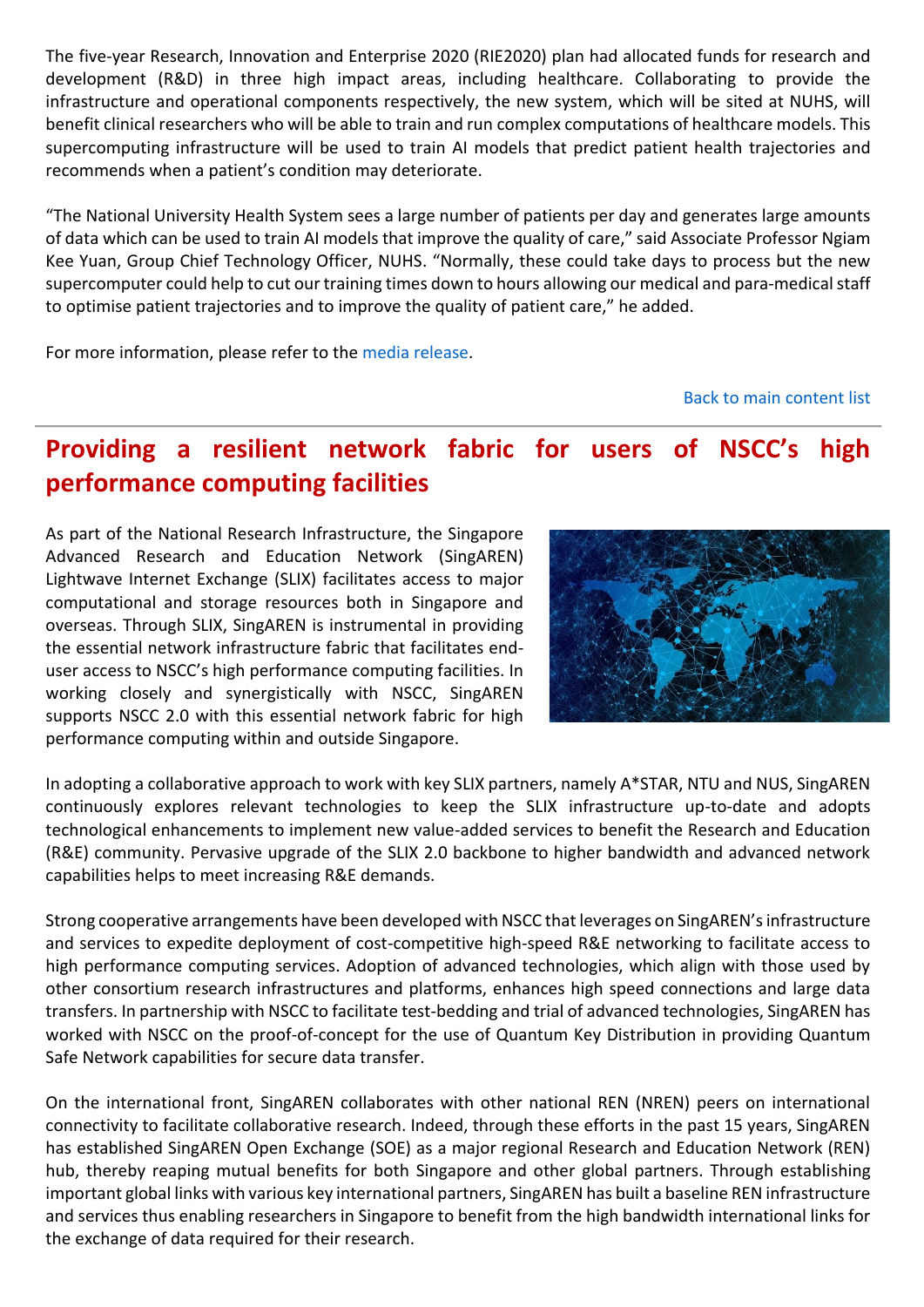Serving as a crucial step forward in advancing research collaboration and sharing, SingAREN has co-organised the Data Mover Challenge with NSCC. This global competition brings contestants together to compete on the best method, based on the most advanced and innovative technologies and solutions, to transfer large amounts of data over very long distances via Data Transfer Nodes (DTNs). This is an important area that enables researchers to have access to very large datasets that are located across the globe.



Beyond just meeting the growing connectivity requirements of the R&E community, SingAREN provides the network infrastructure and associated value-added services to interconnect member institutions within and outside Singapore. SLIX is implemented as a resilient and secure network infrastructure with a long-term leased fiber plant that results in lower overall total cost of ownership.

Putting in place a Business Continuity Plan (BCP) enhances resilience for a robust and reliable REN infrastructure. SingAREN's BCP comprises primary and secondary Points of Presence (PoPs) at two separate data centre locations, at Global Switch and Equinix respectively. Network resilience is provided via linkages to SLIX partners and international access via these two PoPs, thereby catering for automatic failover arising from PoP breakdown and link breakage. NSCC leverages on SingAREN's network infrastructure to achieve resilience and business continuity. In particular, NSCC relies heavily on the connectivity between NSCC Aspire 1 facilities at Fusionopolis and the NSCC's Active Business Continuity Plan (ABCP) for disaster recovery storage which is located at NTU.

Cybersecurity threats are continually on the rise along with digitalisation efforts. SingAREN enhances security preparedness with implementation of cybersecurity monitoring with an alert notification system to protect the R&E network and systems. Cybersecurity monitoring and alert mechanisms help to defend against Distributed Denial of Service (DDoS) and other malicious attacks. Early warning and alert infrastructure with the provision of regular and timely reports to enhance vigilance can protect SingAREN member institutions against cyber-attacks.

One of SingAREN's value-added services to improve R&E business and operational effectiveness includes Singapore Access Federation (SGAF), which is eduGAIN inter-federation identity and access management service. SGAF enables Single Sign-On to simplify user account management and convenient login to NSCC resources. Eduroam service enables users from SingAREN member institutions to roam globally and continue access to Internet at visited institutions in various parts of the world. A secure SingAREN value-added webbased service, FileSender SG, enables users to send large files of up to 50 GBs to others in the R&E community at a much faster speed of 40 MB/s. A 12GB file takes only 5 minutes to be uploaded/downloaded.

Besides expanding connectivity to the wider community of institutional users and international partnerships, SingAREN has established international partnerships with other NREN in the region, USA and Europe to facilitate international research and collaboration. SingAREN welcomes new ideas which can benefit the R&E community.

Have an idea or proposal on how the R&E network infrastructure in Singapore can be improved? Visit <https://www.singaren.net.sg/> or contact SingAREN at [contact@singaren.net.sg.](mailto:contact@singaren.net.sg)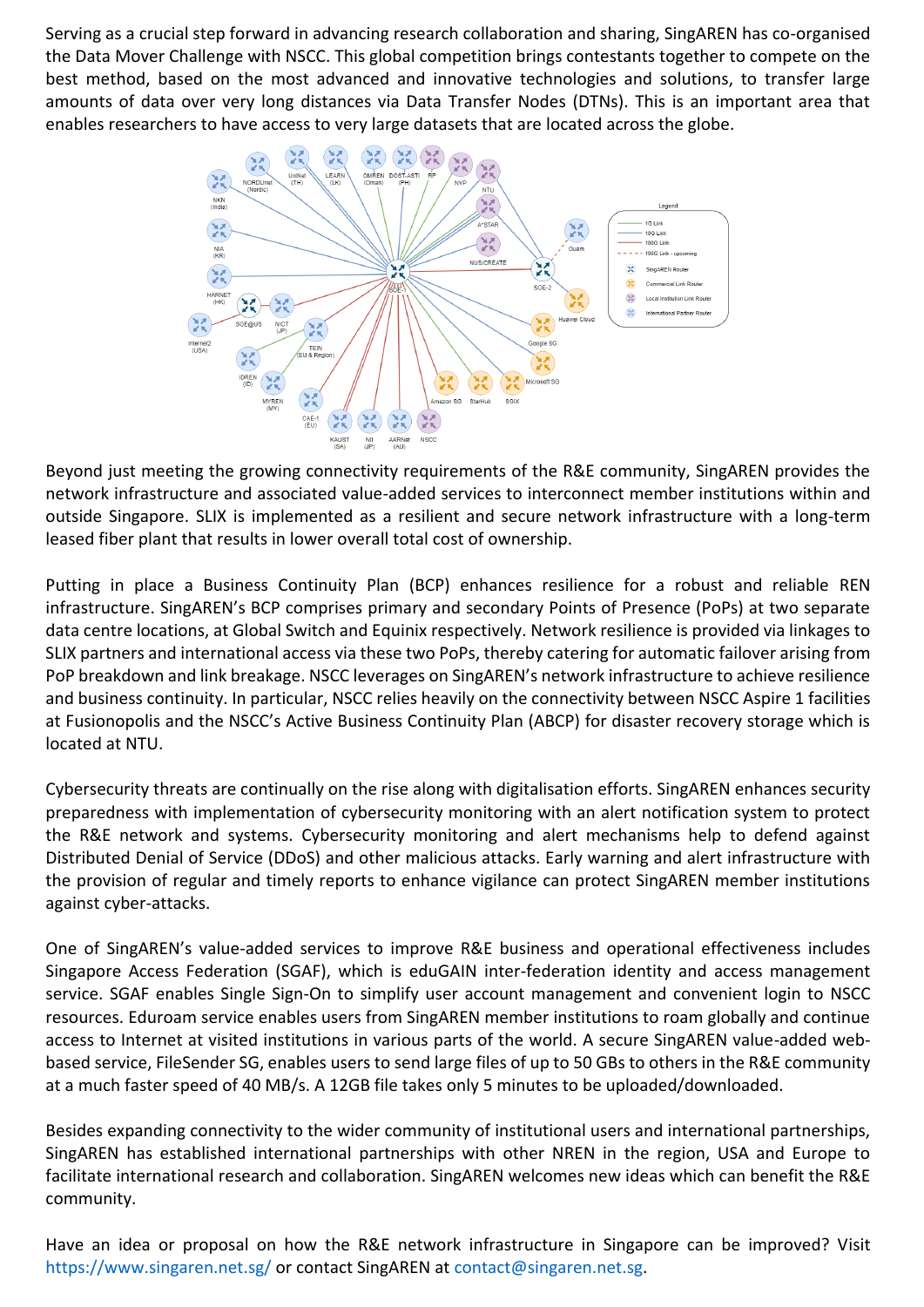#### <span id="page-3-0"></span>**Harnessing supercomputers to correct quantum errors**

#### *Researchers at SUTD and Yale-NUS are tapping HPC resources to study the occurrence of errors in quantum computations and devise models to better correct errors.*

A quantum computer is composed of a relatively large number of "qubits" and it is inherently a many-body quantum system. An actual implementation of a quantum computer will have to deal with two fundamentally different sources of noise i.e. classical and quantum noise. Classical noise is due to electric or magnetic fields fluctuations and/or the presence of charges in the apparatus. Quantum noise is due to system impurities like nuclear spins or defects. It is thus appropriate to describe a quantum computer as a many-body open quantum system, where the term "open" signifies that the system interacts with some environment.



*"Currently, our best performing codes to study complex quantum systems are based on representing the large vector space needed to characterise a quantum system via a product of large tensors called tensor network. Therefore, we make significant use of NSCC's CPU cores and we require a significant amount of memory. We also need to simulate many different noise realisation and for this we need to submit a large number of jobs just to get a single data point. We are extremely grateful to NSCC and the supercomputer resources they have available."*

> **Dario Poletti** Principal Investigator Singapore University of Technology and Design



The occurrence of errors in quantum computations or in the storage of quantum data, has been studied for many years, and several key strategies devised are quantum error corrections or dynamical decoupling. A team of researchers at [Singapore](https://www.sutd.edu.sg/)  [University of Technology and Design,](https://www.sutd.edu.sg/) led by A/Prof Dario Poletti, and A/Prof Ng Hui Khoon and her group at [Yale-NUS](https://www.yale-nus.edu.sg/) and the [Centre for Quantum](https://www.quantumlah.org/)  [Technologies,](https://www.quantumlah.org/) NUS, are tapping onto NSCC's supercomputing resources to tackle the study of quantum error correction and dynamical decoupling for a quantum computer under the effects of quantum and classical noise, i.e. studied as a manybody open quantum system.

The aim of the research is to produce improved models for the environment and the resulting noise on the quantum computing system. With such models, one can better understand how well quantum error correction and fault-tolerant schemes can deal with the adverse effects of noise on the state of the quantum computer.

To find out more about how NSCC's HPC resources can help you, please contact [e-news@nscc.sg.](mailto:e-news@nscc.sg)

[Back to main content list](#page-0-1)



Shared articles and news from the HPC world.